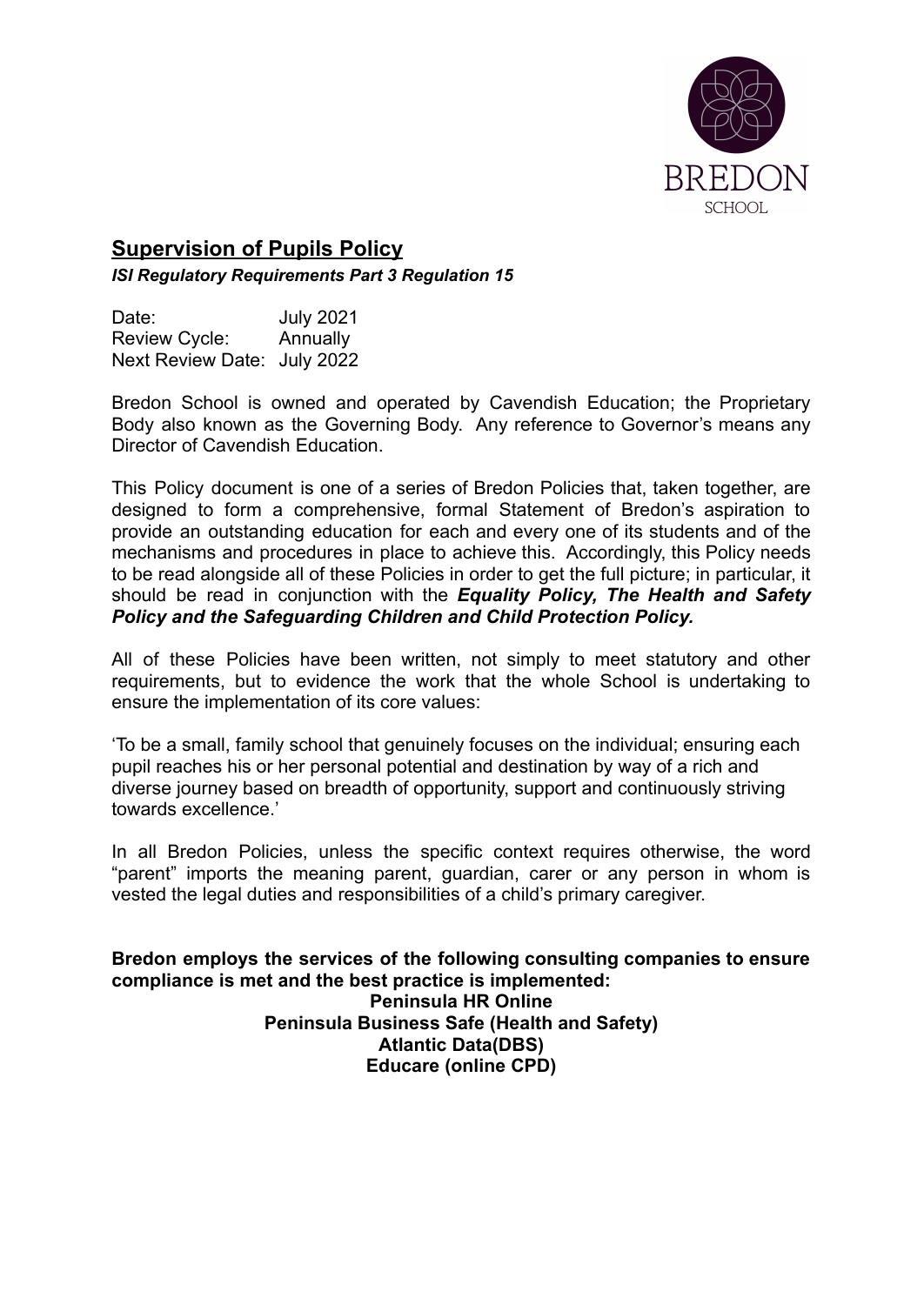

## **Aim:**

The School ensures that school staff are deployed to ensure the proper supervision of pupils.

## **Breaktime and Lunchtime Duties**

The majority of full-time members of teaching staff will be required to carry out two daytime duties per week.

The Senior Deputy Head will coordinate the rota and ideally staff will be given one duty at break and one at lunch.

Staff unable to carry out their duty due to planned absence should make every effort to swap their duty prior to the absence.

In the event of unplanned absence, staff should inform the Senior Deputy Head, telephone 07506367104, that the duty will need to be 'covered'.

Duty staff are in place primarily as a deterrent and their presence will hopefully deter pupils from committing any misdemeanours.

Staff must remain vigilant and patrol their areas of responsibility, ensuring that appropriate standards of behaviour are maintained and that pupils remain 'in bounds' for the duration of the duty period.

The lunchtime queue is a particular area of concern. Staff should ensure that pupils queue in an orderly fashion, are correctly dressed and proceed through in their year group order. Headphones and earpieces are not permitted during lunch.

Staff on bus duty must ensure that the buses do not leave until all the passengers are on board. Pupils should travel in full uniform or school tracksuits.

In the event of an accident resulting in the need for medical assistance, the duty Nurse should be informed immediately on 07775375790.

## **Evening Duties**

The majority of full-time members of teaching staff will be required to carry out an evening duty per week.

The Evening Duties Rota will be coordinated by the Director of Boarding.

A member of SMT will be on duty each evening Monday to Thursday.

Staff unable to carry out their duty due to planned absence should make every effort to swap their duty prior to the absence.

In the event of unplanned absence, staff should inform the Director of Boarding that the duty will need to be 'covered'.

Duty staff are in place to supervise prep sessions or activity sessions. Activities may take place indoors or outdoors.